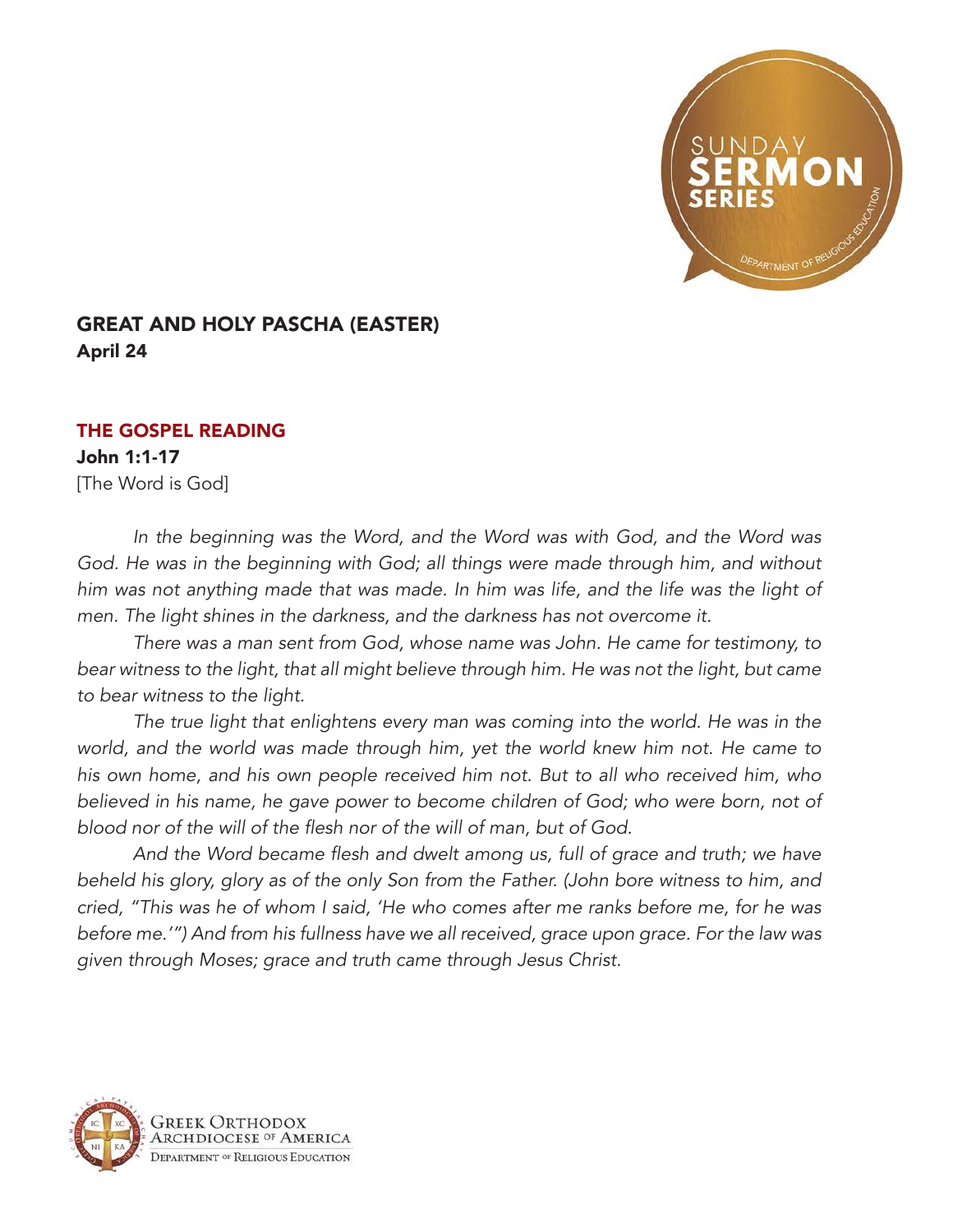## THE SERMON

In the beginning was the Word, and the Word was with God, and the Word was God. In the beginning God created the heavens and the earth (Genesis 1:1), and everything was created through His Son – all things were made through Him, and nothing ever came to existence apart from Him (John 1:3). All things in heaven and on earth, whether visible and invisible, were created through the Son and for Him (Colossians 1:16). And He is before everything, and all things exist in Him (Colossians 1:17).

As the Lord created all things, He recreates everything by His Resurrection. God said, "let there be light" at the beginning of creation, and those words were spoken through His Son, Who is the Word. God, Who commanded the Light to shine out of darkness, now expresses His glory in our hearts by the Resurrection of Christ. We can now come and receive the never-setting divine Light that never ends, the eternal Day, as we glorify Christ Who is Risen from the dead.

Christ is risen from the dead, by death trampling down upon death, and to those in the tombs, He has granted life! We chant today, "Arise and shine!" Arise and shine, O new Jerusalem, for the glory of the Lord has risen upon you. O pure Mother of God, rejoice, celebrating the Resurrection of Christ your Son! All of the Church's hymns express the beauty and the joy of the New Creation, the new horizon that opens up for the world and our lives through the Incarnation and Resurrection of our Savior. There is always hope. There is always joy since sorrow no longer exists in Christ. In whatever life circumstances we find ourselves in, there can be a new beginning because Christ is risen, and we belong to the Risen Christ.

Jesus was crucified. He died and was buried on Friday, before the setting of the sun, which was the first of the three days in the grave. During the silent rest in the tomb on Saturday, the Sabbath of the Lord, Christ went to the realm of the shadow of death. Not as One bound to it, but, on the contrary, as the Triumphant One who conquers death and provides a way back from the expulsion of Adam and Eve for the benefit of all. Jesus Christ conquered and still conquers because He is the same yesterday, today, and forever. Christ's victory is famously conveyed by the Greek Christogram ICXC NIKA, which literally means "Jesus Christ Conquers."

It was still dark, early in the morning on Sunday, the third day. Jesus strips Hades of its power and resurrects humanity by His Resurrection. In the Church's hymns for today, we proclaim, "Today a sacred Pascha has been revealed to us . . . Pascha of delight . . . With joy, let us embrace one another. Pascha, the ransom from sorrow! Today from the sepulcher, Christ emerged resplendently as from a bridal chamber."

The Resurrection of our Lord is fundamental for Christians. The Resurrection makes our faith become a living reality with the ability to transform the world and deify us. It is not an ideology or a mere system of ethics and morality. Our faith lives, renews our hearts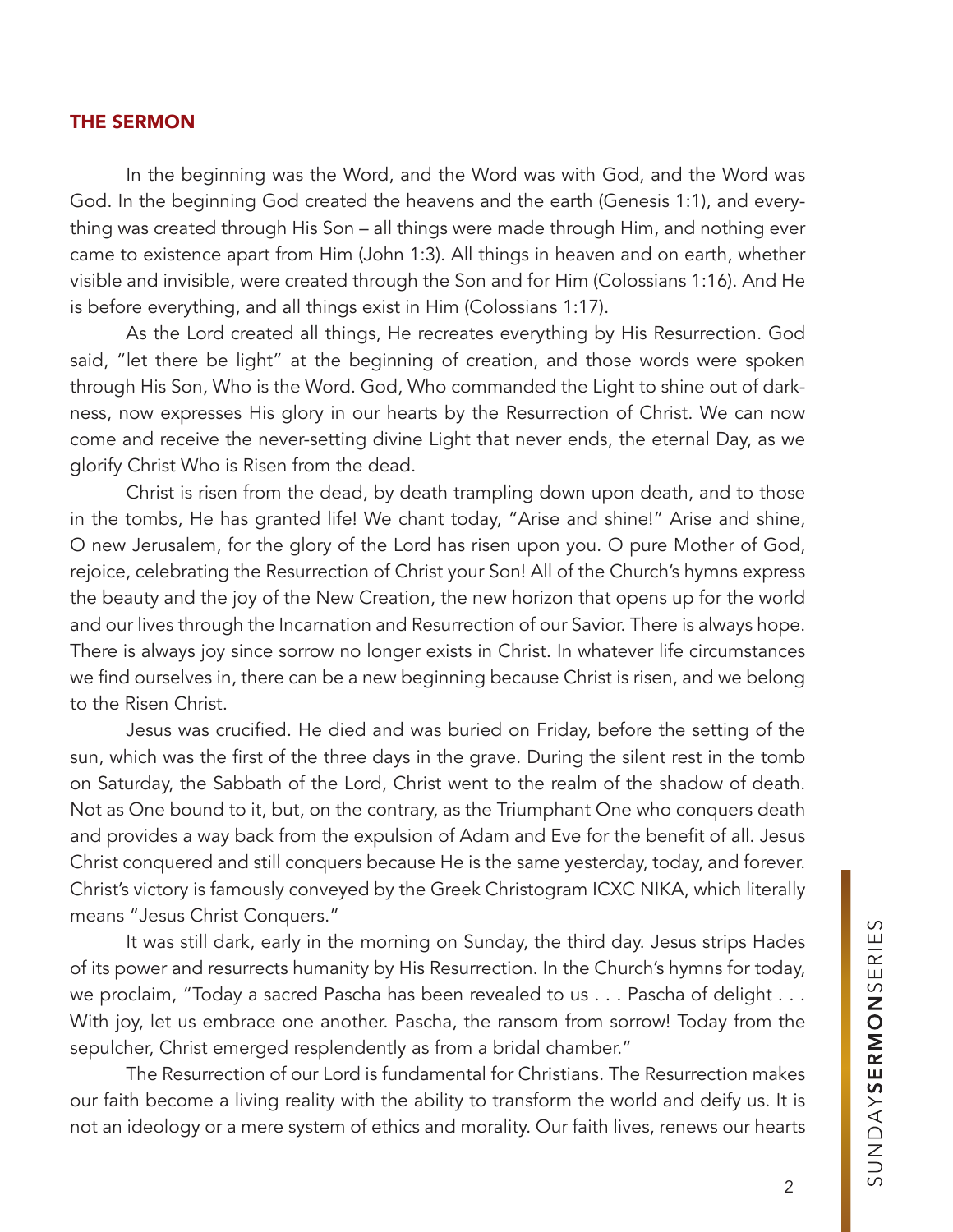and minds, and establishes communion between each one of us and the living God. It is the path to Paradise, the entrance of the Kingdom, the dawning of the Day that never ends.

Today, we come together with the joyous and triumphant declaration that the tomb is empty, and Christ is risen. This is the foundation of our lives. This is the essence of our faith, our hope, and love. His victory over sin and death is at the core of lives as Christians. Christ is unique – He is risen, and no one else has ever risen from the dead by their own power and authority, never to die again. Only the Son of God was born of the Virgin and rose from the dead. His Resurrection confirms everything He taught – He is the way, the truth, and the life. Nobody comes to the Father but through Him. He is the Risen Son of God. He is God the Son.

The Lord Jesus Christ came to take our human nature upon Himself in order to heal it, transform it, to transfigure and deify it. Therefore, His life, death, and Resurrection affect us directly. In His Incarnation, He took our flesh. He took all of our nature and united it with the divine nature. In His life and death, our lives and suffering are transformed and given meaning.

His Resurrection is *our* Resurrection. The divine Light permeates us and gives us the sure hope of a new life, the eternal life. His Light shines in the darkness. It offers true guidance to each and everyone of us. The Apostle Paul tells us that "we were buried with Him through baptism into death, that just as Christ was raised from the dead by the glory of the Father, even so, we also should walk in newness of life" (Romans 6:4).

Christ is also called the last Adam (1 Corinthians 15:45). As the first human being, Adam eventually turned from God and fell, thus bringing the consequences of sin and death to humankind. Jesus took on Himself the sin of humanity on the Cross, resurrecting Adam and all of us. The first Adam sought to carry out his own selfish desire. But Jesus said, not my will, but Your will, O Father, be done.

Humanity's greatest plague was death. After the Fall, death was inescapable. Like Adam, we often miss the mark. Through repentance however, Christ forgives our sins. And death no longer has power over us. We now live in "grace and truth." His anguished cry on the Cross, "It is finished," is our assurance of peace because Christ is risen, and Truly He is Risen.

Pascha is a new start for all of us, as the Lord renews all things. He says, "Behold, I make all things new" (Revelation 21:5). Therefore we start the Liturgy of the Paschal eve with the reading from St. John's Gospel, which begins with "In the beginning." Christ is the beginning and the new beginning of this world as He is the Creator and the fulfillment of all of God's promises to save the world and reunite all of creation with Him. Through the Resurrection, we become children of God.

In the Paschal sermon, Saint John Chrysostom compellingly exclaims: "O Death, where is your sting? O Hades, where is your victory? Christ is risen, and you are over